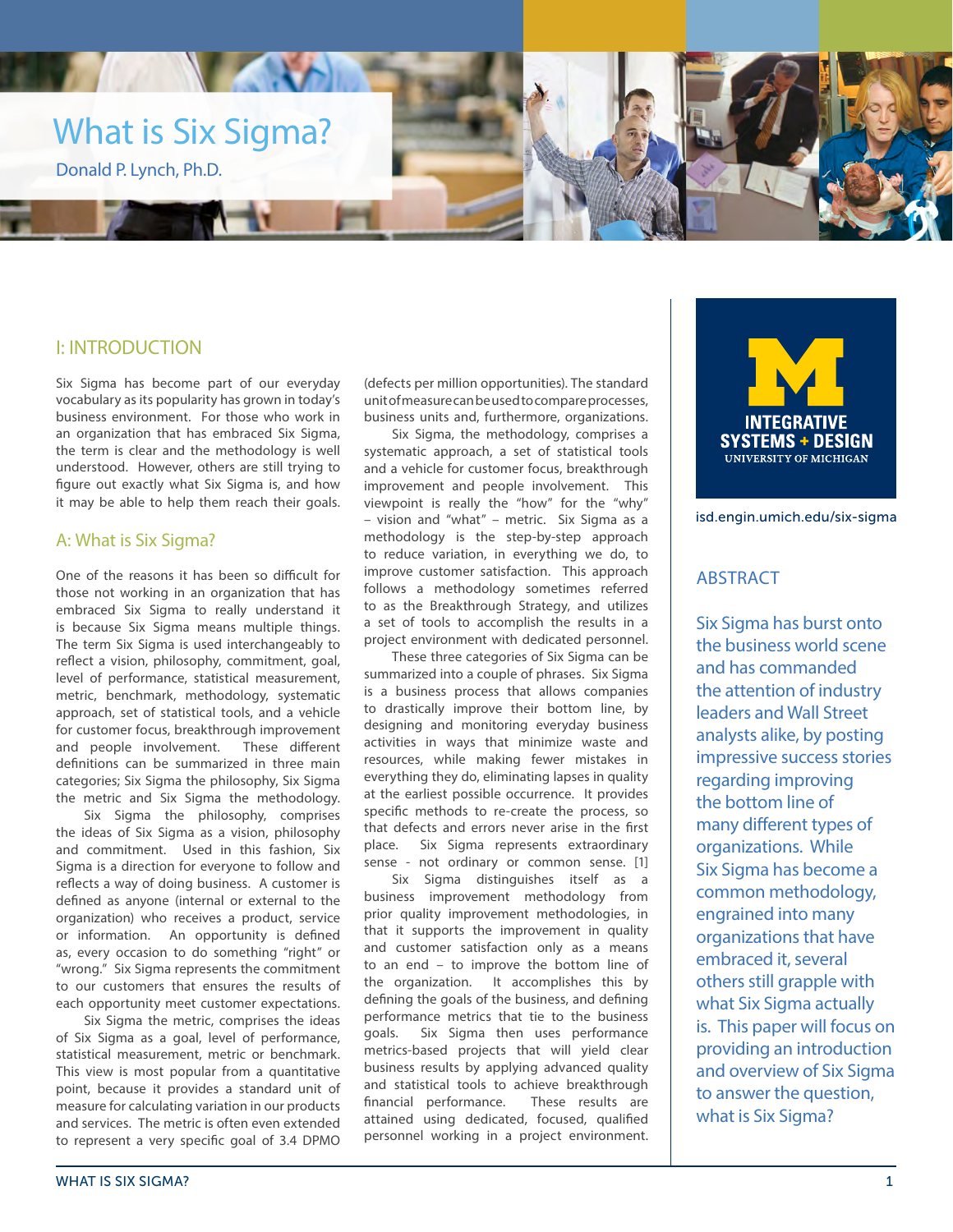"One of the reasons it has been so difficult for those not working in an organization that has embraced Six Sigma to really understand it is because Six Sigma means multiple things. The term Six Sigma is used interchangeably to reflect a vision, philosophy, commitment, goal, level of performance, statistical measurement, metric, benchmark, methodology, systematic approach, set of statistical tools; and a vehicle for customer focus, breakthrough improvement and people involvement."

# II: DISCUSSION

### A: A History and Business Case

In 1979, Six Sigma was initiated at Motorola in response to declining performance, due to quality issues. Motorola changed the current paradigm regarding quality and profitability. Motorola proved that the highest quality producer could also be the lowest cost producer by developing a system centering on eliminating defects rather than detecting them. By 1993, most of Motorola's facilities were operating at levels near Six Sigma. During the same period, Motorola's sales productivity had increased from \$68.9K to \$110.1K per employee, and USA savings from operations improvements increased to more than \$2.2 billion. [1]

 Former General Electric CEO Jack Welch is probably the most famous backer of Six Sigma. Lawrence Bossidy of AlliedSignal originally introduced GE to Six Sigma. In 1995, Jack Welch mandated that each GE operation work towards achieving Six Sigma. He described Six Sigma as "…the most important initiative GE has ever undertaken." GE's margin increased from 10% in the decades prior to 1995, to 13.6% in 1995 and 16.7% in 1998. In 1997, Six Sigma delivered \$300 million to GE's operating income. [1]

 Based on the financial performance of Motorola, General Electric and many other subsequent organizations, a typical payback model has been developed for each dedicated Six Sigma project leader (termed Black Belt). Each Six Sigma Black Belt is presumed to be capable of delivering \$250,000 hard dollar cost savings per project, and execute 4 projects per year, contributing \$1 million each year to the bottom line.

 Since its inception, numerous companies have joined the Six Sigma ranks including companies

### TABLE I. SIGMA LEVEL TABLE

| Sigma Level    | <b>DPMO</b> | Yield     |
|----------------|-------------|-----------|
| 1              | 692,462     | 30.9%     |
| 2              | 308,537     | 69.1%     |
| 3              | 66,807      | 93.32 %   |
| $\overline{4}$ | 6,210       | 99.379 %  |
| 5              | 233         | 99.9767 % |
| 6              | 3.4         | 99.99966% |

such as Texas Instruments, Bombardier, Nokia, Ford, Visteon, Kodak, Toshiba, Dupont, Dow Chemical, Johnson Controls, Lear, etc. Historically, the bulk of companies involved in Six Sigma have been manufacturing oriented. However, most recently there has been a surge of organizations from the service / transactional sectors. Financial companies such as American Express, Citicorp, Merrill Lynch and Bank of America now have formal Six Sigma efforts. Additional transactional-based companies (e.g. Hyatt, Starwood Vacation Properties, Home Depot, Sears) are currently active in Six Sigma. Continued steady growth in manufacturing organizations is anticipated. An even more rapid expansion into transactional applications is believed to stem from the fact that historically there has been little emphasis on measuring these types of processes, leaving an even greater potential for savings.

### B: The Six Sigma Methodology

As previously stated, the sigma level corresponds to the level of performance within a process, and Six Sigma as a metric corresponds to 3.4 DPMO or a yield of 99.99966%. With regards to process performance in Six Sigma, this is considered almost perfect. Listed below in the Table is a summary of various sigma levels with their corresponding DPMO and yield.

A basic premise of Six Sigma is that a yield of 99% or 3.8 Sigma is no longer an acceptable level of process performance. When the cost of operating a manufacturing or transactional process at 3.8 Sigma is calculated, the numbers are often astronomical. The idea behind Six Sigma is a constant never ending journey toward perfection in our processes, by application of the Six Sigma methodology.

Historically, most companies operate between 2 and 4 Sigma level. At this level, they are applying the basic quality tools and may even have formal quality systems, but fail to see the breakthrough improvement they desire. Companies are typically stuck at this level due to a number of issues, including: arrogance bred from past success, dependence on inspection and rework, reliance on trial and error methods of problem solving, emphasis on fire fighting, minimal focus on quality measurements, and because of functional silos that inhibit collaboration.

In order to breakthrough this performance level and achieve the type of performance they desire, these companies, trapped between 2 and 4 Sigma, need to change their culture to one that values a high level of process knowledge. They need to be open to challenging the status quo, and have conviction in the opportunity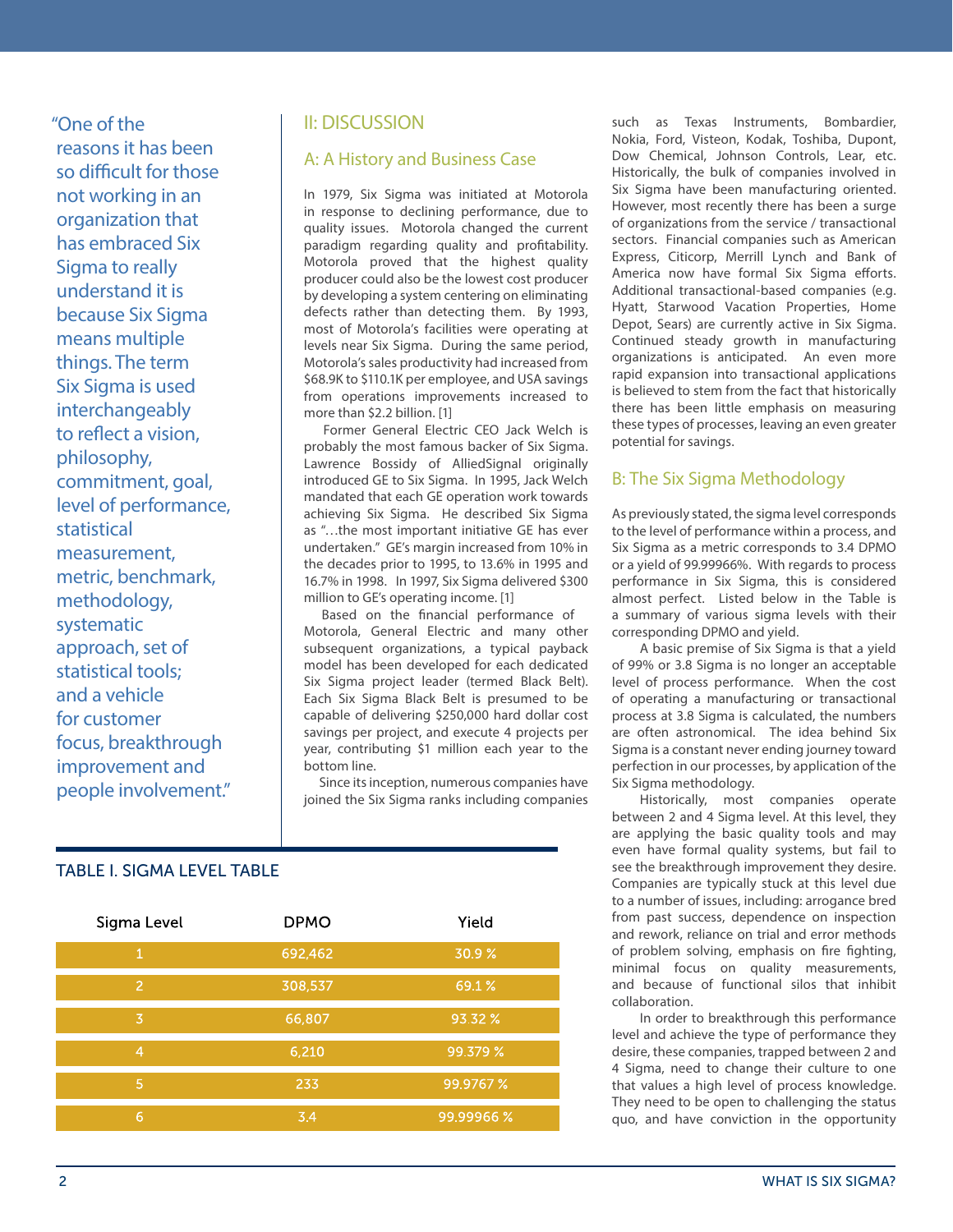to improve with belief in the Six Sigma methodology. It is necessary to have driven personnel and to dedicate them to the business of process improvement, providing them with the new skills, tools and information to make a difference. Lastly, they need to reinforce new behaviors for managers that support and reward the new culture. This transformation is one of moving from dealing with processes as an art form, in a firefighting mode, with chaos and waste, to one that is science / knowledge based, in a preventive / problem solving mode, with good decision making based on facts and data. This transformation is often called the operational excellence leap.

After organizations make the operational excellence leap, they will hit another wall at 5 Sigma. This is an indication that their processes are operating as effectively and efficiently as possible, without major redesign and re-configuration. This is often called the Design for Six Sigma (DFSS) wall. Since the majority of defects are designed into processes, most processes will not be able to obtain 6 Sigma without re-design. However, at this point there has been such considerable savings due to improvements, it is not difficult to justify the expenditure required to invest in re-design.

 As previously stated, Six Sigma allows for organizational transformation by developing the culture that supports continuous improvement based on financial gains. Acquiring highly trained and superior skilled project leaders, called Six Sigma Black Belts, to lead process improvement projects, achieves this transformation. One by one, these projects improve process potential, improve customer satisfaction and eliminate waste, providing a means to the end of improved financial performance of the organization. The Black Belts are trained in Six Sigma methodology and statistical thinking, and are given the tools to operate in their role dedicated to process improvement. Black Belts are the backbone of Six Sigma, leading teams comprised of personnel from functional responsibilities to improve the process. Six Sigma Black Belts are supported by a number of other positions including Master Black Belts, Green Belts, Champions and Executives.

 When executing Six Sigma projects, the Black Belts analyze the process to a deeper level than has been done previously. Traditional focus on process monitoring has been on the process output (also called Y, the dependent variable, effect, or symptom). Many current measurement and monitoring systems have concentrated on inspecting and managing the process output, leading

### TABLE II. SEVEN LEVELS OF DATA ANALYSIS

| Level          | Description of Analysis                         |
|----------------|-------------------------------------------------|
| $\mathbf{1}$   | <b>Experience and Intuition</b>                 |
| 2              | <b>Collect Data But Only Look at the Number</b> |
| 3              | <b>Graphical Data Analysis</b>                  |
| $\overline{4}$ | <b>Descriptive Statistics on Census Data</b>    |
| 5              | Descriptive Statistics on Sample Data           |
| 6              | Inferential Statistics on Sample Data           |
| 7              | Math Modeling and Development of Predictions    |
|                |                                                 |

to a reactionary mode of operation and poor results. Black Belts focus on the inputs to the process (also called X's, independent variable, cause, problem). By focusing on the process inputs and understanding the relationship to the output, the Black Belt can often obtain the results desired from the output by controlling the input variables. This is the key to the Black Belt's success, and is the objective of the statistical tools that are used. By controlling the independent variables, breakthrough type improvements can be realized with the dependent variables.

 The key to understanding the relationship between the process inputs and outputs is the analysis of data. Data provides a common language in order to make better decisions. It allows communication to occur in an objective manner and provides the facts to continue problem resolution, including justifying the extension of the solution. In short, data builds knowledge. There are seven levels of analysis of data, as indicated in Table II, and Six Sigma encourages continual advancement in the levels of analysis.

#### C. What Makes Six Sigma Different

Six Sigma methodology as a business improvement strategy is different from prior quality improvement strategies, due to a number of reasons. While many other improvement strategies stressed leadership commitment, competence and involvement, provided a methodology, and were team based and focused on proactive, data driven problem solving, they missed some key points. Six Sigma speaks the language of executives: money. Six Sigma projects improve process performance and customer satisfaction only as a means to an end - financial performance. Six Sigma also differs in that it operates in a project type environment, with the highest potential employees dedicated to improving process performance. Lastly, no other predecessor to Six Sigma has placed the level of emphasis on the commitment to continuous training with the realization that the key to success is through education and knowledge.

### D. Cost of Quality

Traditionally, emphasis to improve quality has been placed on inspection. The issue associated with inspection is that it is not typically 100% effective, and it is a non-value added activity that increases cost. At a typical manual inspection effectiveness of 80%, it would take 8 consecutive inspectors looking for the same defect to inspect in Six Sigma level of quality. Obviously, this is not an effective method for obtaining the process quality level desired. The Six Sigma approach is to improve quality by eliminating the possibility of the defect ever occurring, rather than to inspect for it. In addition to being more effective and reducing cost, this approach is a break from the traditional cost of quality model paradigm. The traditional cost of quality model includes a point of diminishing economic returns from investments targeted at improving quality. See Figure 1 for the traditional cost of quality model. With this model the highest quality producer is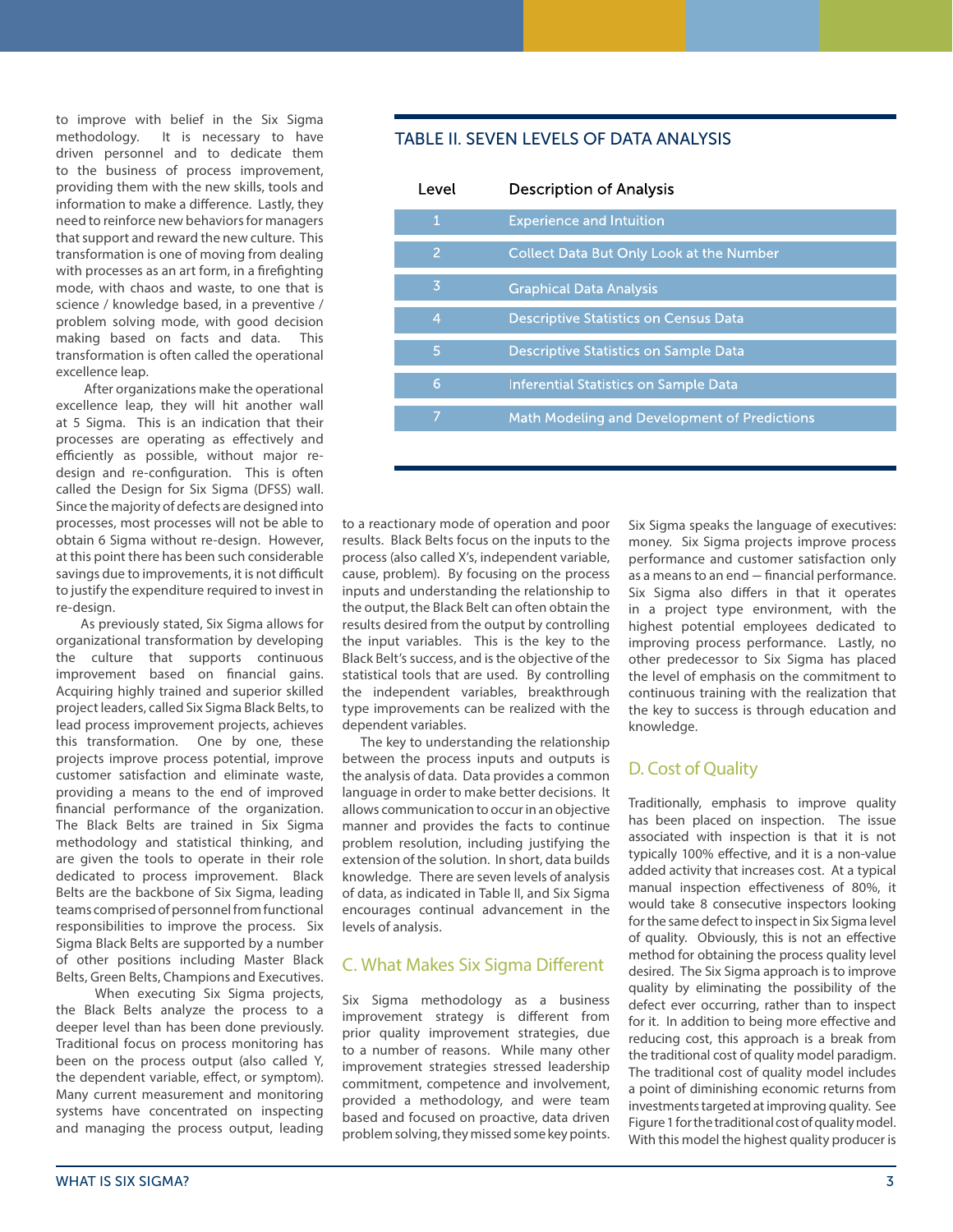

# FIGURE II. SIX SIGMA COST OF QUALITY MODEL



not necessarily the lowest cost producer.

Six Sigma offers a break in the traditional paradigm, where at higher quality levels there is not necessarily a point of diminishing economic returns from investments targeted at improving quality. See Figure 2 below. [1] This is because the quality improvements are not based on inspection and detection of the defects, but on eliminating the possibility of the defect ever occurring in the first place.

This Six Sigma view demonstrates that the highest quality producer can, in effect, be the lowest cost producer. More simply stated it costs less to do things right the first time.

Six Sigma capitalizes on the new cost of quality model to identify, bring out into the open and address some of the lost opportunity from less than ideal process performance. This opportunity, sometimes called the hidden factory in Six Sigma, includes tangible quality costs of rejects, scrap, concessions, inspection, rework and disposition. This opportunity can also include some intangible costs such as more setups, expediting costs, lost sales, lost customer loyalty, quality audits, improvement program costs, excess inventory, long cycle times, engineering change orders and other abstract or difficult to measure items. Each time a process defect must be detected, repaired and placed back into the process, there is an opportunity from the wasted time, money, resources and floor space. As previously stated and depicted in Figure 3, Six Sigma refers to this as the hidden factory. Six Sigma is about identifying, quantifying and eliminating the hidden factory in operational and transactional processes.

# E. Six Sigma Metrics

In addition to the Sigma Level and DPMO metrics previously mentioned, Six Sigma has also introduced new metrics that are extensions from traditional process metrics. These additional new metrics are Rolled Throughput Yield (Yrt) and Defect per Unit (DPU). In order to explain Six Sigma metrics, one must first grasp an understanding of opportunities. An opportunity is characterized as every chance for a defect to occur. Typically, an opportunity is defined by each process step. However, they can also be defined by each failure mode, transaction, transition, movement or entry. Each process and product may have many opportunities for defects. [2]

Defect per Unit (DPU) is the total number of defects that occurs in a particular process divided by the number of units processed. It is important to realize that, based on the number of opportunities, there may be more than one defect per unit. The traditional approach to analyzing defects is to consider only the first defect detected on a unit. Since the Six Sigma notion of defects is based on the Poisson distribution, each defect

#### 4 WHAT IS SIX SIGMA?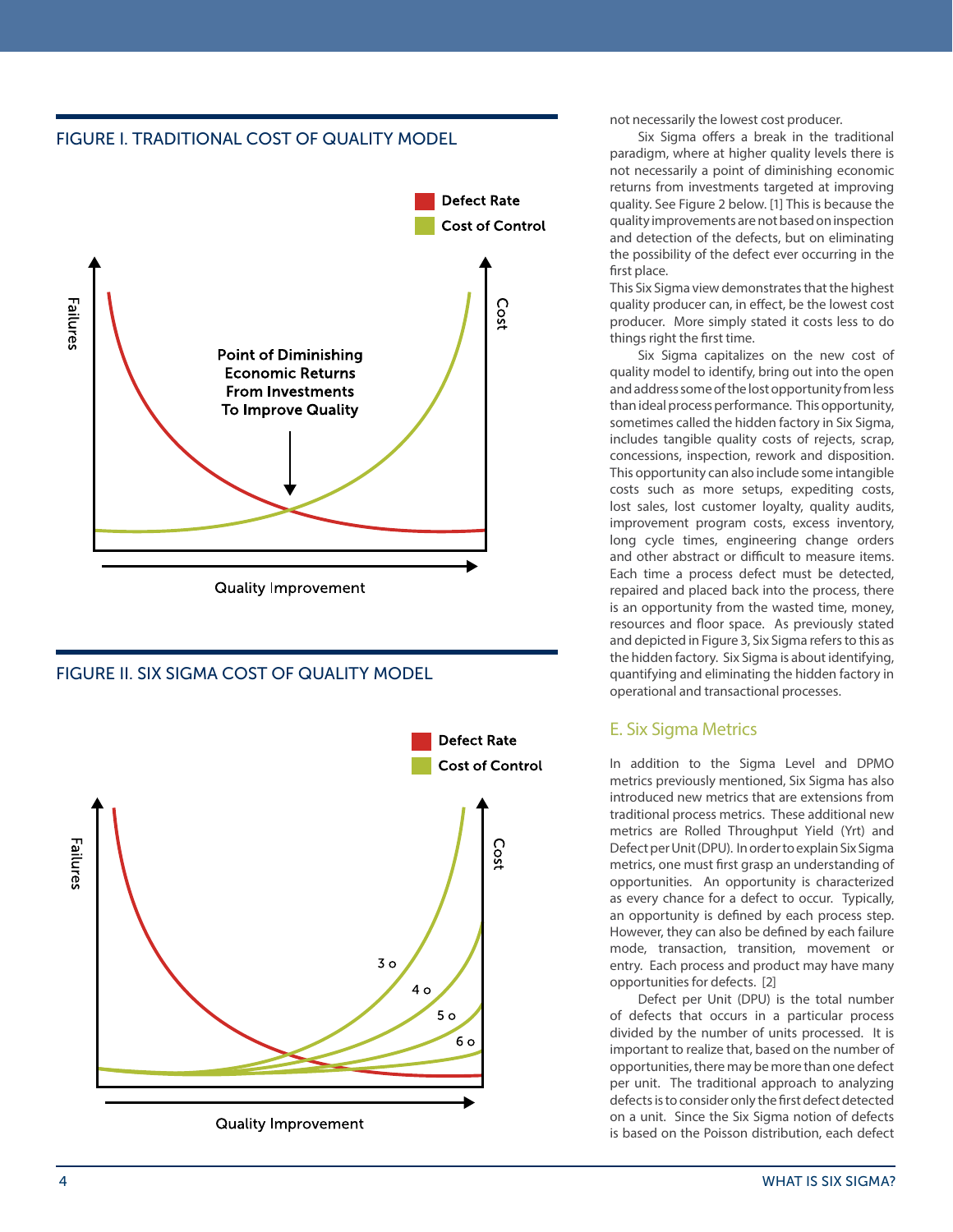that occurs must be noted and accounted for. Since Defect per Unit (DPU) compares processes for performance, it is a method for driving organization-wide improvement focus through the analysis of defects and attacking the processes with the highest DPU.

Rolled Throughput Yield is a derivative of throughput yield and first time throughput. The difference is that Rolled Throughput Yield is a cumulative indicator of first time throughput. Many organizations only focus on yield at the end of the process, which may cause them to lose sight of the rework that occurs within the process. Rolled Throughput Yield calculates the first time throughput at each process step, and then multiplies them together to get an overall indication of the process capability. Rolled Throughput Yield can also be calculated directly from the DPU (Yrt=e-DPU) based on the Poisson distribution assumption. Rolled Throughput Yield then becomes the probability of a unit passing through the process defect free. This is a departure from the traditional yield metrics that views yield as a ratio of good product over total product processed. Rolled Throughput Yield drives organization-wide improvement focus through as a productivity measure.

 Defects per Million Opportunities or DPMO are the number of defects that occur in a given process multiplied by one million, then divided by the total number of opportunities. The total number of opportunities is equal to the number of opportunities for a defect multiplied by the total number of units. This metric is a derivative of the traditional parts per million (PPM) metric, however it is calculated at each process step and cumulated as in the case of Rolled Throughput Yield. DPMO is also different from PPM in that it is based on the number of opportunities. Calculating the DPMO at each step and cumulating the results provides a method for capturing the true total process capability. Calculating the DPMO based on the number of opportunities provides a method for comparing dissimilar processes and taking complexity into consideration when determining process capability. [2]

 The Sigma Level is the ultimate Six Sigma process capability measurement, and is calculated directly from DPMO through the normal distribution, or can be located in a conversion chart. The Sigma Level can be determined as an overall group or organization capability measurement and allows for benchmarking within and across companies. Most available literature regarding process performance is based on the Sigma Level scale.

 The objective of Six Sigma is to track the trends in these metrics in order to establish a project baseline and ultimately to document FIGURE III. THE SIX SIGMA HIDDEN FACTORY



the performance after project completion. This difference in metric performance is used to substantiate the claims of improvements related to the project.

### F. Roles and Responsibilities

Leadership and support for the Six Sigma structure must flow from the top down, involving Executives, Senior Leadership, Deployment Directors, Deployment Champions, Project Champions, Master Black Belts, Black Belts, Green Belts and Team Members.

Executives and Senior Leadership within a Six Sigma structure will drive the implementation of Six Sigma publicly through their actions and words, and will set meaningful goals and objectives for the corporation with respect to Six Sigma performance. These goals should be aligned with corporate strategic objectives and cascaded throughout the various functional organizations across the company. It is critical that the Executives tie their organizational performance reviews and merit system directly to Six Sigma performance. Often there is an executive charged with the responsibility for the implementation / deployment of Six Sigma. This is usually a Vice President position in an organization independent of any of the functional areas. Some companies have included Six Sigma in the quality area. However, this may send mixed messages regarding Six Sigma as a business improvement process and not just another quality improvement program. The Executive position is often termed Executive Champion or Director of Six Sigma.

 The role of Six Sigma Corporate Deployment Director is a full time position charged with all aspects associated with the deployment of Six Sigma. The Corporate Deployment Director typically reports directly to the Executive Director and is responsible for developing the balanced scorecard on the Six Sigma process. Six Sigma process metrics will guide the administration of the Six Sigma program from a corporate level. Different companies have different degrees of autonomy and empowerment between the corporate Six Sigma Deployment Director and local deployment. However, some level of administration must occur at the corporate level. Some organizations have local Deployment Directors at a functional level.

Typically, the Deployment Champion is a functional position within the functional areas of the organization. This position is ultimately responsible for the success of Six Sigma within their organization. They regularly monitor and report their organizational balanced scorecard metrics to the corporate level. They are responsible for holding the leaders in their organization accountable for the Six Sigma performance, as well as for developing the reward and recognition systems within their organizations. Companies differ as to whether the Deployment Champions are full time or part time in Six Sigma. Companies differ as to whether the Deployment Champions are fulltime or part-time in Six Sigma.

The Project Champion is a local project coordinator position. The Project Champions are responsible for selecting Black Belts, identifying projects, scoping projects, assigning Black Belts and monitoring the Black Belts' project process. Typically, the Project Champion will coordinate a tollgate project review process to ensure that projects are progressing. During this process, the Project Champions are responsible for holding the Black Belts accountable, eliminating barriers, providing resources and coaching the Black Belts. Typically there is one